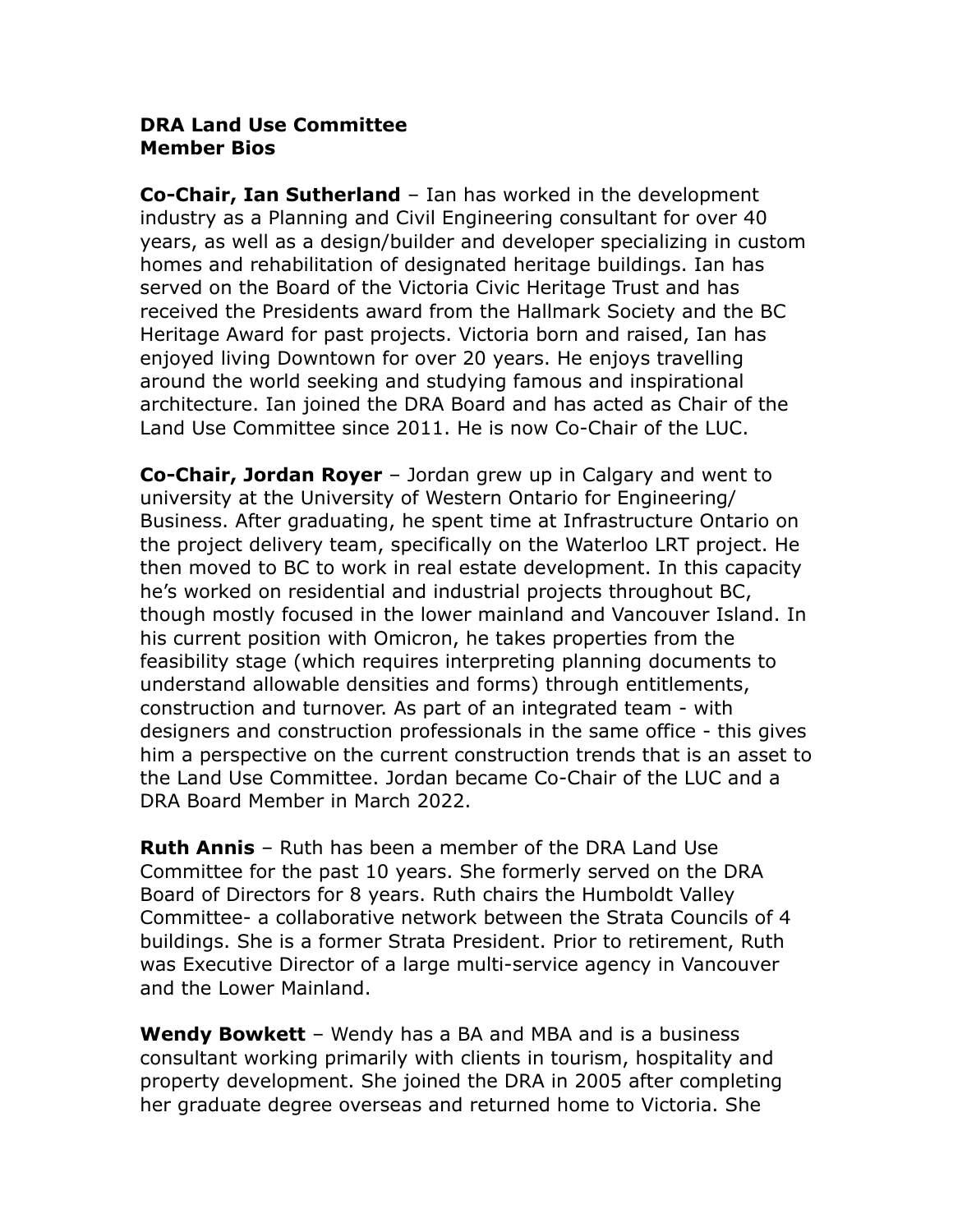served on the Board of Directors for more than a decade and over different terms as President and Treasurer while chairing several committees over the years but has been a regular member of the Land Use Committee since joining the DRA in 2005.

**Dianne Flood** – Dianne is a retired lawyer who formerly advised the Manitoba government on local government legislation, land use planning, and property assessment matters. She was a vice-chair of the Manitoba Municipal Board, the chair of the BC Property Assessment Appeal Board, an Assistant Deputy Minister (Manitoba Municipal Affairs), and the Executive Director of BC's Administrative Justice Office. Dianne has lived in Harris Green since 2004 and is especially interested in efforts to enhance the green space in the Downtown and Harris Green neighbourhood. Dianne joined the DRA and the Board in 2018 and is Chair of the Governance Committee, Chair of the Community Engagement Committee, and Board Secretary.

**Robert E Florida** – Robert has the following degrees: Mechanical Engineering, BD, MA, PhD in religious studies. He retired from Brandon University as Dean of Arts and Professor of Religion on 31 December 1999 and served on many provincial, national and international academic committees, panels, and boards. In Manitoba he was on the first panel of the Law Enforcement Review Agency, which adjudicated complaints against the police. He joined the DRA shortly after it was formed and served on the board for several years, edited the Newsletter until defeated by computer technology. He has been on the LUC since 2010 and is concerned to preserve the heritage of the downtown and to enhance liveability for the residents. Special powers: walking on water, raising the dead, calming the seas, and survival.

**Quinn MacTavish** – Quinn was born and raised in Victoria, and graduated from University of Victoria in 2019. He works in communications and research with the provincial government, and is a board member of the James Bay Community Project and the Hallmark Society, as well as treasurer for Attitude Theatre. He has also been appointed by Victoria City Council to the city's Heritage Advisory Committee. Quinn is passionate about advocating for Downtown amenities and infrastructure upgrades, and bringing the voice of renters into the land-use process.

**Pam Madoff** – Pamela was a member of Victoria City Council for 25 years. Her particular areas of interest were planning, urban design and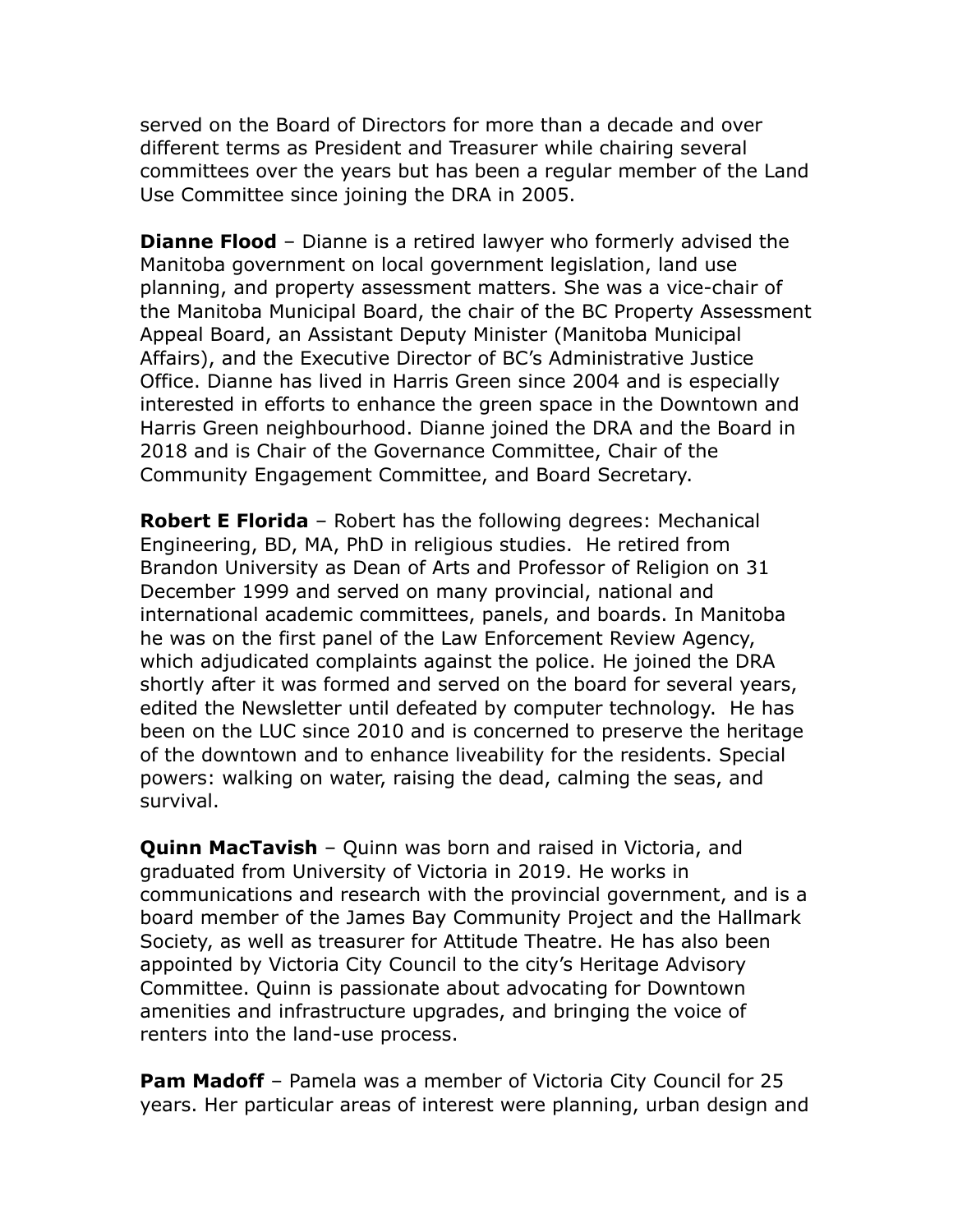heritage. She has written, consulted and lectured on urban planning, architectural heritage and design. She is currently chair of the City's Heritage Advisory Panel and a member of the Advisory Design Panel. In addition, she volunteers on a number of other boards and committees across the city.

**Harold Stanley** – Harold has a Masters Degree in Environmental Design from the University of Calgary (1985) where he studied community planning and citizen participation in the planning process. His career has included: facilitating Tuktoyaktuk's first Official Community Plan; doing population and employment projections as a Strategic Planner in Alberta's Peace Country; working as a Community Planner for the City of Edmonton where he developed Local Area Plans and policies for the Westmount Heritage Area; consulting in the West Kootenays, mainly in the area of economic development as well as a project on cancer prevention and community development for the BCCA, and; working as a Community Planner with the District of Saanich where he was lead planner for the Shelbourne Valley Action Plan. Since his retirement in 2016 he's worked part time as a planning consultant and done community work as Chair of the North Park Neighbourhood Association CALUC and as being a member of the DRA CALUC.

**JC Scott** – JC is an internationally experienced hospitality and residential designer who specializes in eco design solutions. He moved to Victoria in 1980 and established his design business from a live work studio in Chinatown. He has been involved as a volunteer on committees working for a better Victoria for at least 35 of the past 40 years, most notably as President of The Community Arts Council. He promotes 100 Mile Design Principles using local suppliers and materials and working locally except for special projects. JC was educated as an architectural historian and promotes and works for the preservation of Old Town recently acting as a working committee member for the updating of the Old Town Design Guidelines. JC has been a member of the DRA Land Use Committee since 2013.

**Paul Thorkelsson** – Following a decade of architectural practice in Alberta and British Columbia, Paul has spent the last 20 years working in local government in roles ranging from managing municipal building inspection programs, to general manager of development services, to the last decade as chief administrative officer. Paul and his family live in the downtown neighbourhood and he is committed to working on issues of new development and livability in the core of Victoria.